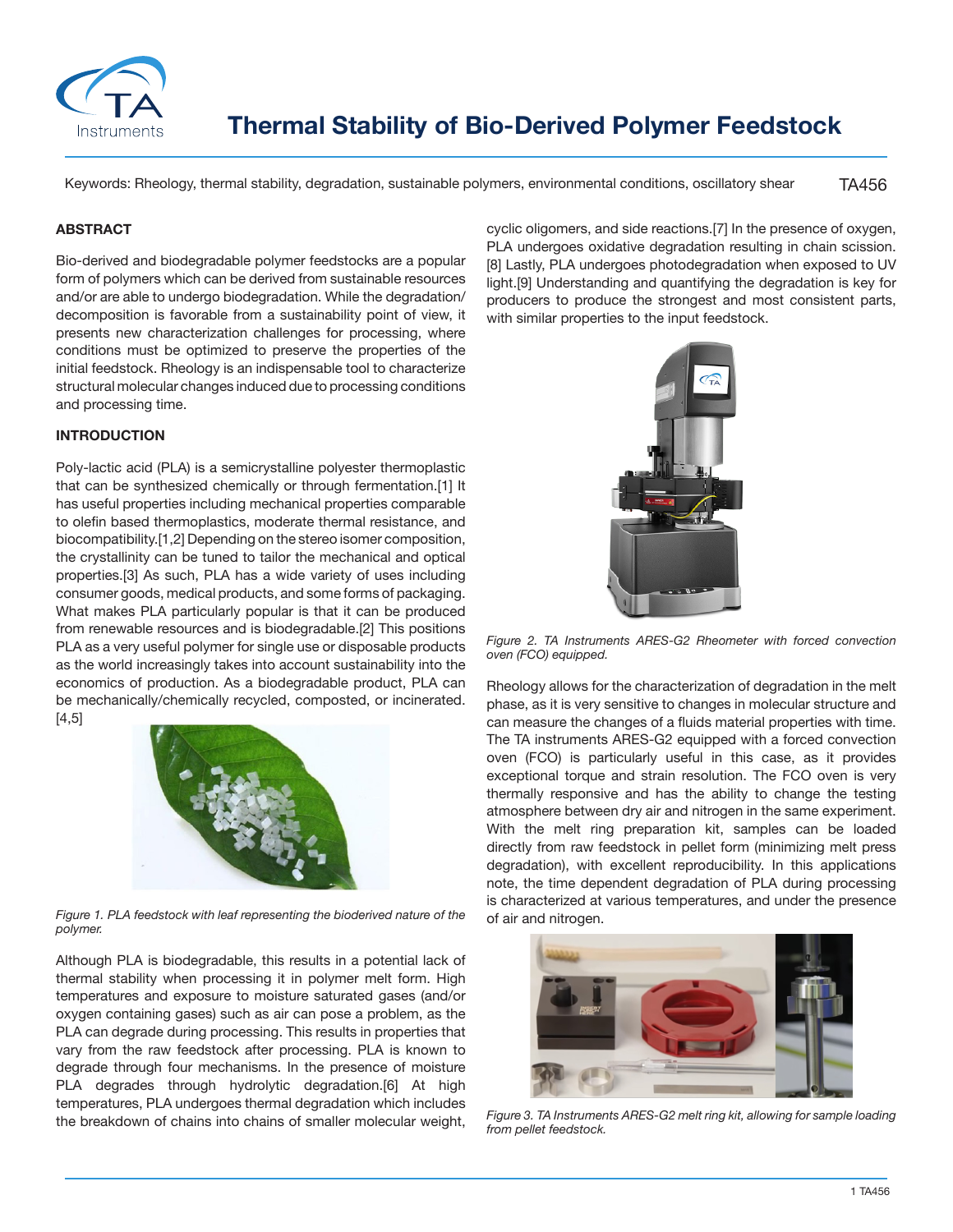#### **EXPERIMENTAL DESIGN**

Oscillation time sweep experiments were setup with an angular frequency of 1 rad/s, a strain of 1% (which was within the linear viscoelastic region), a gap of 1 mm, for 1 hour, at temperatures of either 170, 180, or 190 °C, and with a chamber environment of either a nitrogen or air.

### **DATA AND RESULTS**

Using rheology, the viscosity and viscoelastic properties of a material can be measured over time without the deformation physically changing the sample. This can be done by performing an oscillatory time sweep, in which the sample is deformed in a sinusoidal manner at small amplitudes within the linear viscoelastic region (LVR). One of the ways degradation may be quantified is by the percentage change of the complex viscosity over time, this is an alternative method to test for degradation rather than using thermogravimetric analysis (TGA). Figure 4 features oscillatory time sweep data, where the complex viscosity is plotted as a function of time for oven temperatures of 170 °C, 180 °C, and 190°C in a nitrogen environment. At elevated temperatures enhanced speed of degradation is increased. Just about a minute into processing at 190 °C, the PLA viscosity drops by about 10%. After an hour at 190 °C, the PLA viscosity drops by approximately 35%. This contrasts with the lower temperatures of 170 °C and 180 °C, where after an hour the viscosity drops by around 5% and 14% respectively. This presents 170 °C as an ideal candidate temperature for melt processing. Note that the melting point of this grade of PLA is 155 °C, so a lower temperature can also be used, but the melt viscosity increases significantly as the temperature is decreased which can cause additional processing issues.



*Figure 4. (Time Sweep Data) Percent viscosity change is plotted as a function of time for three PLA samples subjected to a nitrogen atmosphere at various temperatures of 170 °C, 180 °C, and 190 °C.*

In the presence of dry air PLA is known to undergo oxidative degradation resulting in chain scission, which is the breakdown of molecular chains. The ARES-G2 FCO allows for careful and accurate comparison of degradation in the presence of different environments. Just before the start of the test, the chamber atmospheric gas was switched to air. Figure 5 features complex viscosity plotted as a function of time for all temperatures considered, and for each atmospheric gas. The blue curves highlight the difference in degradation between samples subjected to 170 °C in air and nitrogen environments. Under air, the degradation is more severe, resulting in a 22% drop in viscosity after an hour, relative to the 5% drop in the presence of nitrogen. At the highest temperature of 190 °C, initially the viscosity as a function of time follows a very similar path for samples subjected to either atmosphere. However, by the end of the hour test, the sample shows a higher degradation in air compared to nitrogen. This illustrates that polymer melt rheology is a powerful technique to understand a material's stability at high temperatures it would experience during processing which is critical for ensuring consistent finished product quality with lower rates of reject



*Figure 5. (Time Sweep Data) Complex Viscosity is plotted as a function of time for PLA samples subjected to either an inert nitrogen (solid curves) or reactive air atmosphere (dashed curves), at various temperatures of 170 °C, 180 °C, and 190 °C.*

# **CONCLUSIONS**

In this applications note, the thermal stability of PLA, a sustainable polymer has been characterized at different temperatures under air and nitrogen environments. These experiments assist in quantifying the extent of both thermal and oxidative decomposition at high temperatures which is crucial metrics for understanding ideal melt processing. The tests were performed on a TA Instruments ARES-G2 rheometer equipped with a forced convection oven, providing excellent ease of use, reproducibility, thermal responsiveness, and the ability to test under different atmospheres. The use of the polymer melt ring kit for the ARES-G2 allowed for the loading of samples directly from feedstock, rather than using a melt press which changes the thermal and processing history of the feedstock and may cause premature degradation. This methodology is critical to understanding and optimizing the processing conditions for polymers, and specifically sustainable polymers which are often utilized due to the ability to degrade and/ or decompose at shorter time scales.

#### **REFERENCES**

1. Masutani, K., and Kimura, Y. "Poly(lactic acid) Science and Technology: Processing, Properties, Additives and Applications" The Royal Society of Chemistry, 2015, pp. 1-36